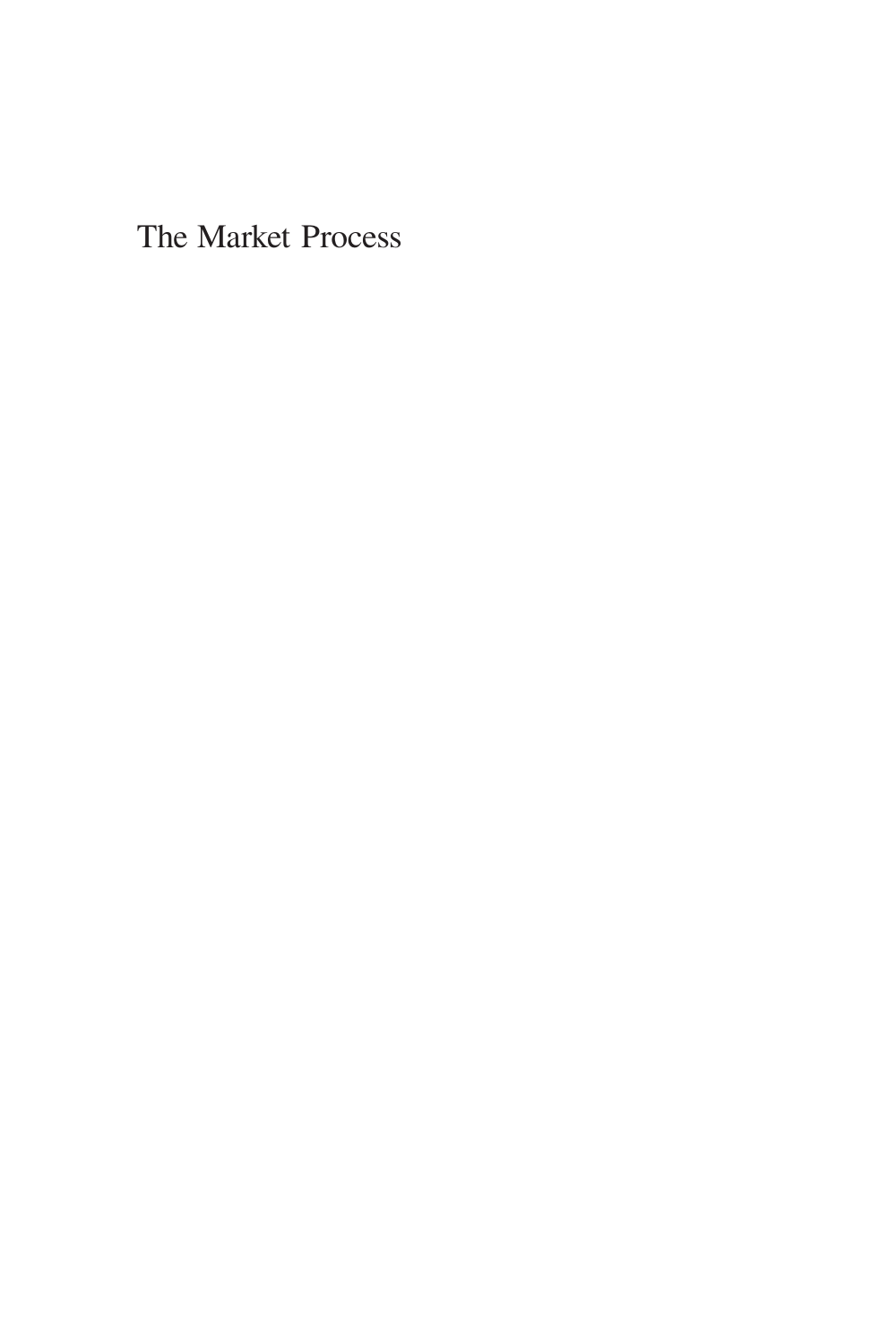## Advanced Studies in Political Economy

#### **Series Editors: Virgil Henry Storr and Stefanie Haeffele**

The Advanced Studies in Political Economy series consists of republished as well as newly commissioned work that seeks to understand the underpinnings of a free society through the foundations of the Austrian, Virginia, and Bloomington schools of political economy. Through this series, the Mercatus Center at George Mason University aims to further the exploration of and discussion on the dynamics of social change by making this research available to students and scholars.

Nona Martin Storr, Emily Chamlee-Wright, and Virgil Henry Storr, *How We Came Back: Voices from Post-Katrina New Orleans*

Don Lavoie, *Rivalry and Central Planning: The Socialist Calculation Debate Reconsidered*

Don Lavoie, *National Economic Planning: What Is Left?*

Peter J. Boettke, Stefanie Haeffele, and Virgil Henry Storr, eds., *Mainline Economics: Six Nobel Lectures in the Tradition of Adam Smith*

Matthew D. Mitchell and Peter J. Boettke, *Applied Mainline Economics: Bridging the Gap between Theory and Public Policy*

Jack High, ed., *Humane Economics: Essays in Honor of Don Lavoie*

Edward Stringham, ed., *Anarchy, State and Public Choice*

Peter J. Boettke and David L. Prychitko, eds., *The Market Process: Essays in Contemporary Austrian Economics*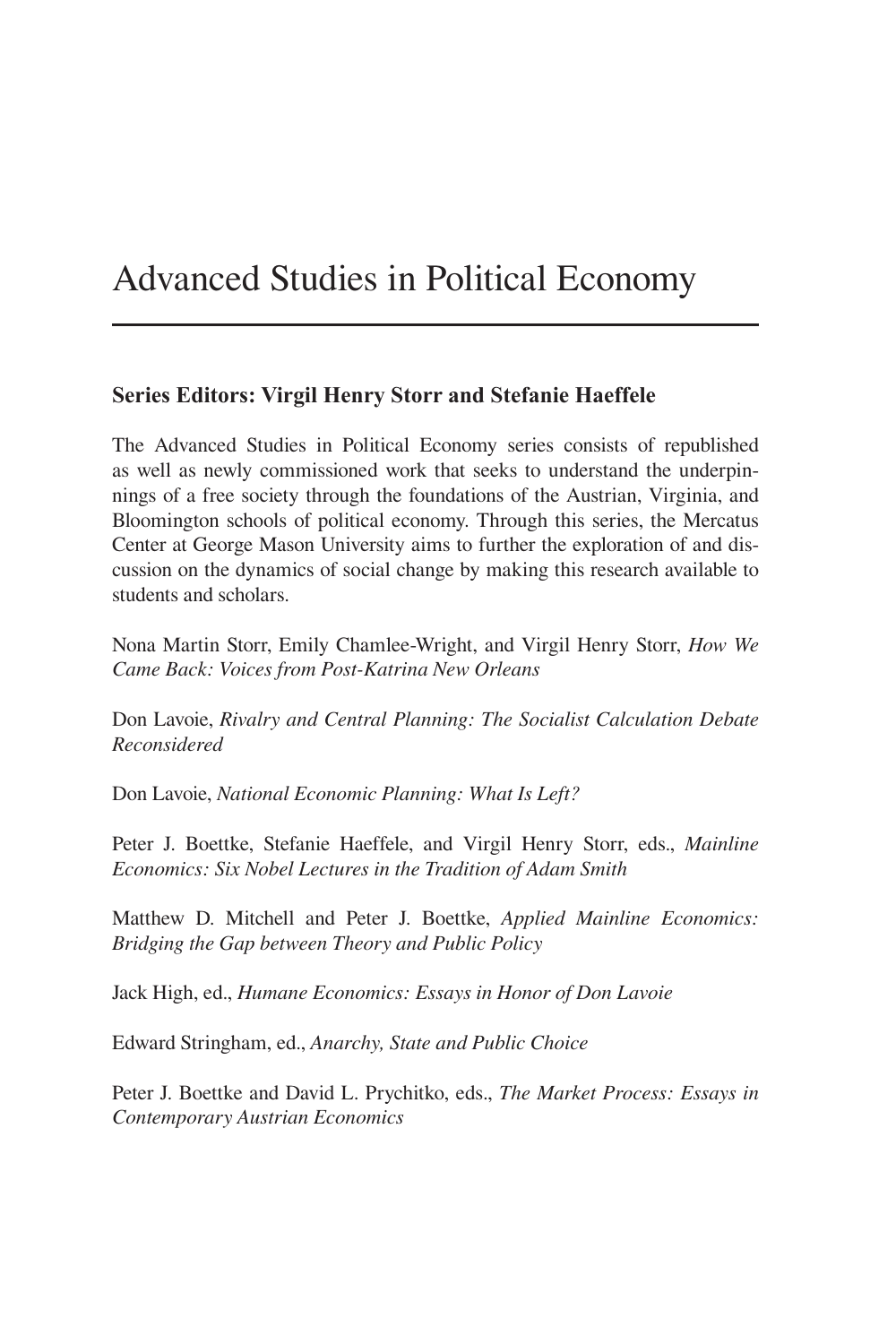# The Market Process

Essays in Contemporary Austrian Economics

*Edited by*

Peter J. Boettke

*Department of Economics George Mason University*

*and*

David L. Prychitko

*Department of Economics Northern Michigan University*



Arlington, Virginia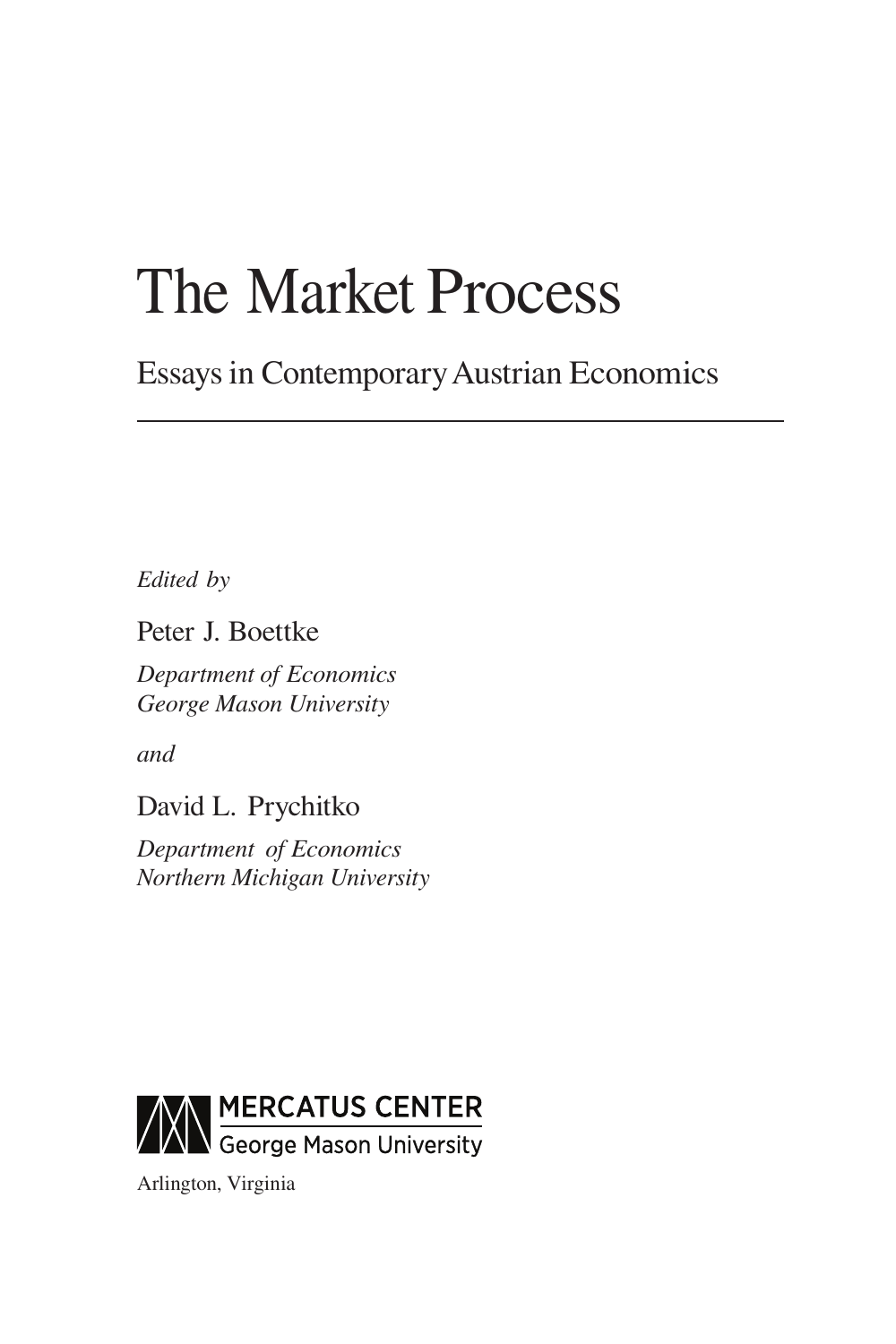#### **About the Mercatus Center at George Mason University**

The Mercatus Center at George Mason University is the world's premier university source for market-oriented ideas—bridging the gap between academic ideas and real-world problems.

As a university-based research center, the Mercatus Center trains students, conducts research of consequence, and persuasively communicates economic ideas to solve society's most pressing problems and advance knowledge about how markets work to improve people's lives.

Our mission is to generate knowledge and understanding of the institutions that affect the freedom to prosper and to find sustainable solutions that overcome the barriers preventing individuals from living free, prosperous, and peaceful lives.

Since 1980, the Mercatus Center has been a part of George Mason University, located on the Arlington and Fairfax campuses.

Originally published in 1994 by Edward Elgar Publishing as *The Market Process: Essays in Contemporary Austrian Economics*. © 1994 Peter J. Boettke and David L. Prychitko. This edition published with permission.

Preface to the Mercatus Center Edition © 2018 Peter J. Boettke, David L. Prychitko, and the Mercatus Center at George Mason University.

All rights reserved. Printed in the United States of America.

ISBN 978-1-942951-50-6

Mercatus Center at George Mason University 3434 Washington Blvd., 4th Floor Arlington, Virginia 22201 www.mercatus.org

Cover design by Joanna Andreasson Typesetting services by Robin Black of Inspirio Design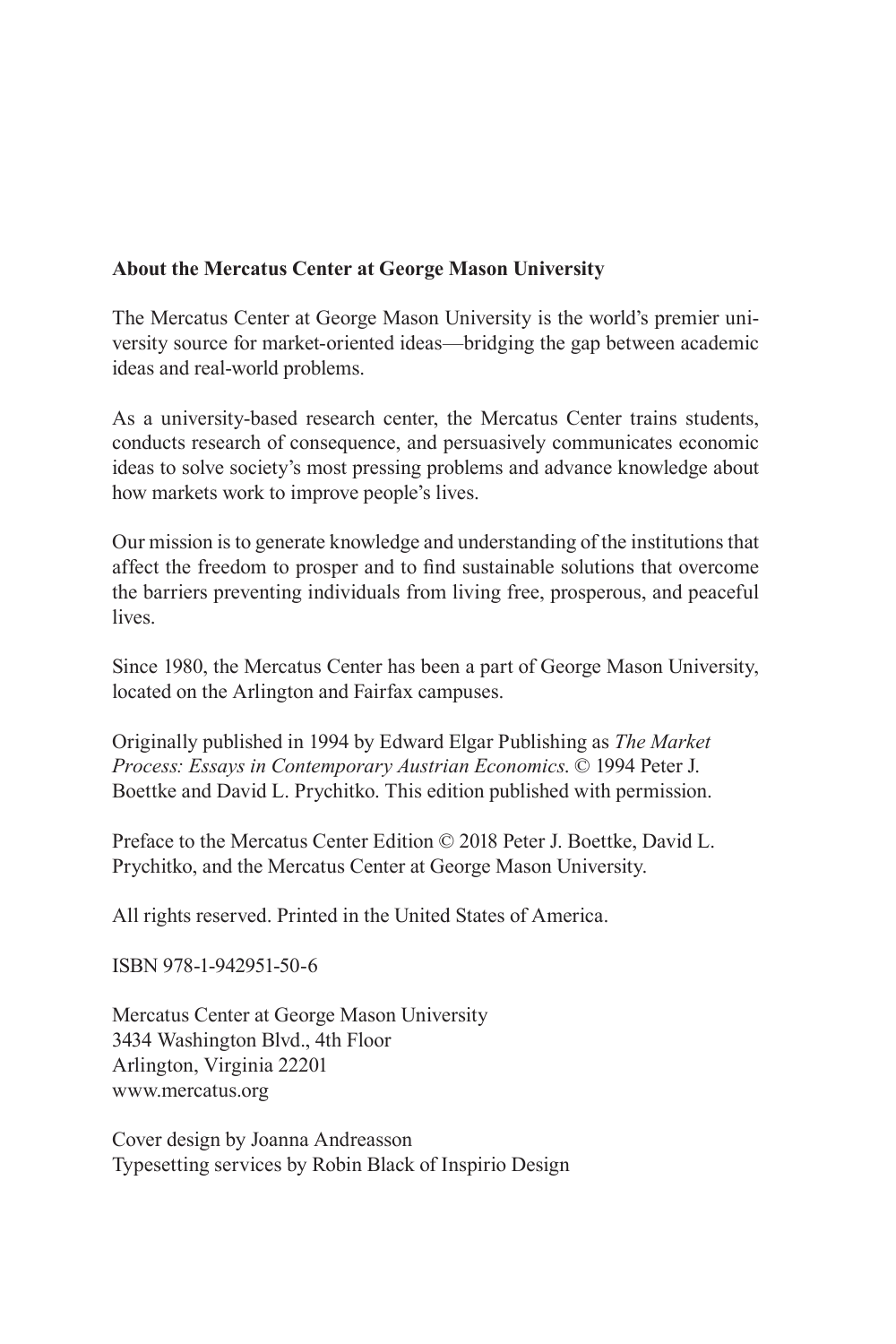For our friends at CSMP (now known as the Mercatus Center)

Bliss was it in that dawn to be alive, / But to be young was very heaven! (Wordsworth)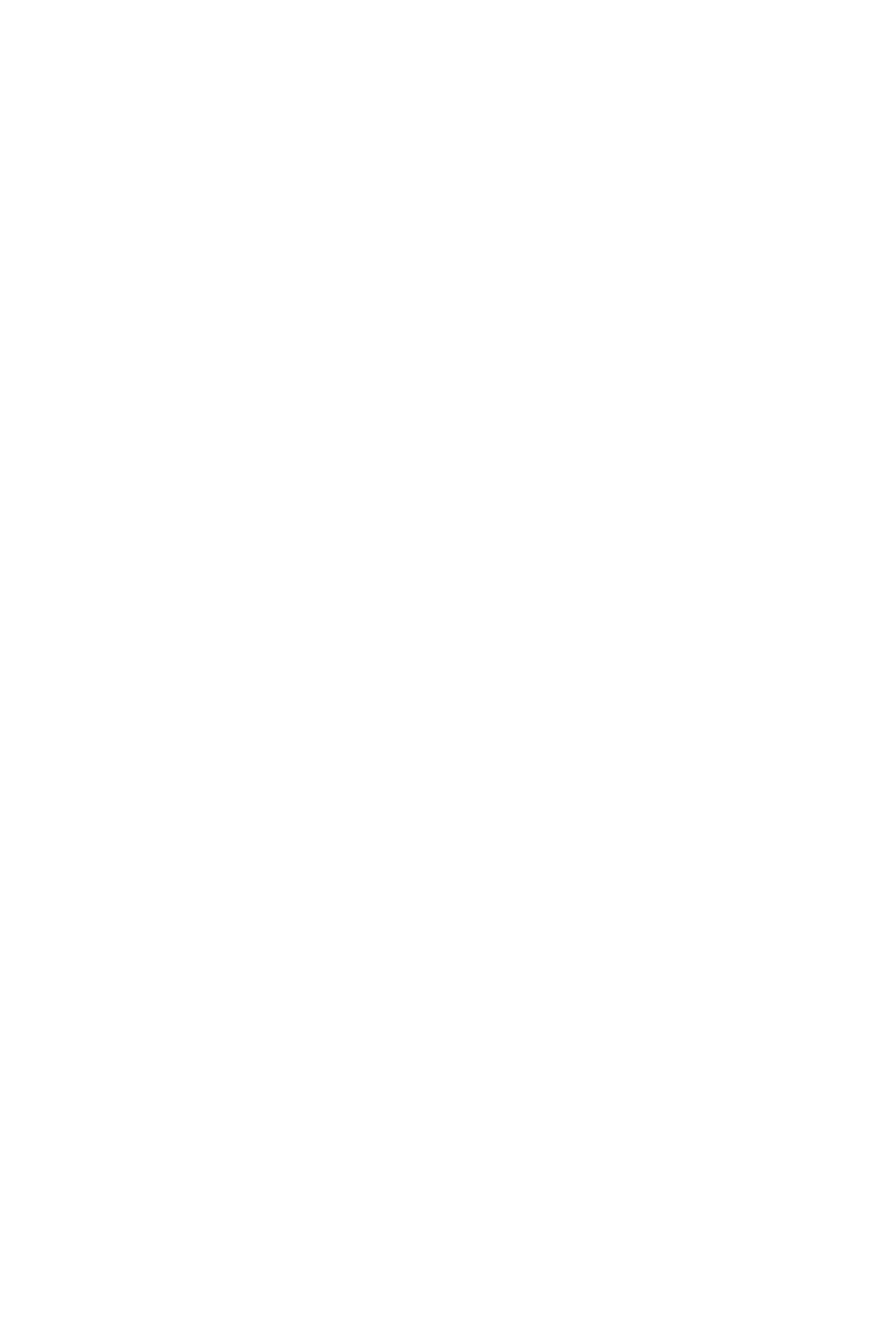### Preface to the Mercatus Center Edition

We are thrilled to see this work reprinted and made available in a relatively inexpensive form for students and scholars of the Austrian school of economics. This book captures, in our minds at least, the dawning of a new era in the history of this school of thought that was only an inkling at the time when the book was first published.

In retrospect, it is easy to trace the first, second, third, and fourth generations of Austrian school economists from 1870 to 1930 in Vienna, Austria. We have the founder Carl Menger, then Eugen von Böhm-Bawerk and Friedrich von Wieser, then Ludwig von Mises, Hans Mayer, and Joseph Schumpeter, and then finally F. A. Hayek, Fritz Machlup, Oskar Morgenstern, and Gottfried Haberler, all located at the University of Vienna and active in the Viennese scholarly circles that constituted academic life at that time. There were other scholars active during those years, of course, but those are the main thinkers that formed the Austrian school of economics. Each of these scholars, in his own way, made major contributions to the scientific literature in economics as well as internationally recognized scholarly contributions to the literature in political economy and social philosophy. Things got murkier, however, once the Austrian school of economics left the shores of Europe and migrated to the United States.

Indeed, the Austrian school of economics did not have a firm institutional foundation in an elite academic environment in America during the 1940–1970 period. While Mises was at New York University (NYU) and Hayek was at the University of Chicago (developing ideas in disciplines outside of economics proper) during the majority of this time, neither was actively engaged with the ongoing scientific enterprise of the economics profession. They both trained PhD students at their respective schools, but not in the same way that others at NYU or the University of Chicago had—let alone like at MIT and Harvard University. Machlup went on to hold a professorship at Princeton University and became president of the American Economic Association, and his influence is felt throughout the economics profession to this day. But while Machlup was always proud of his roots in the Austrian school, he aimed to integrate and assimilate into the mainstream economics profession as thoroughly and quickly as possible upon his migration to the United States. This is also the path followed by Morgenstern at Princeton and Haberler at Harvard.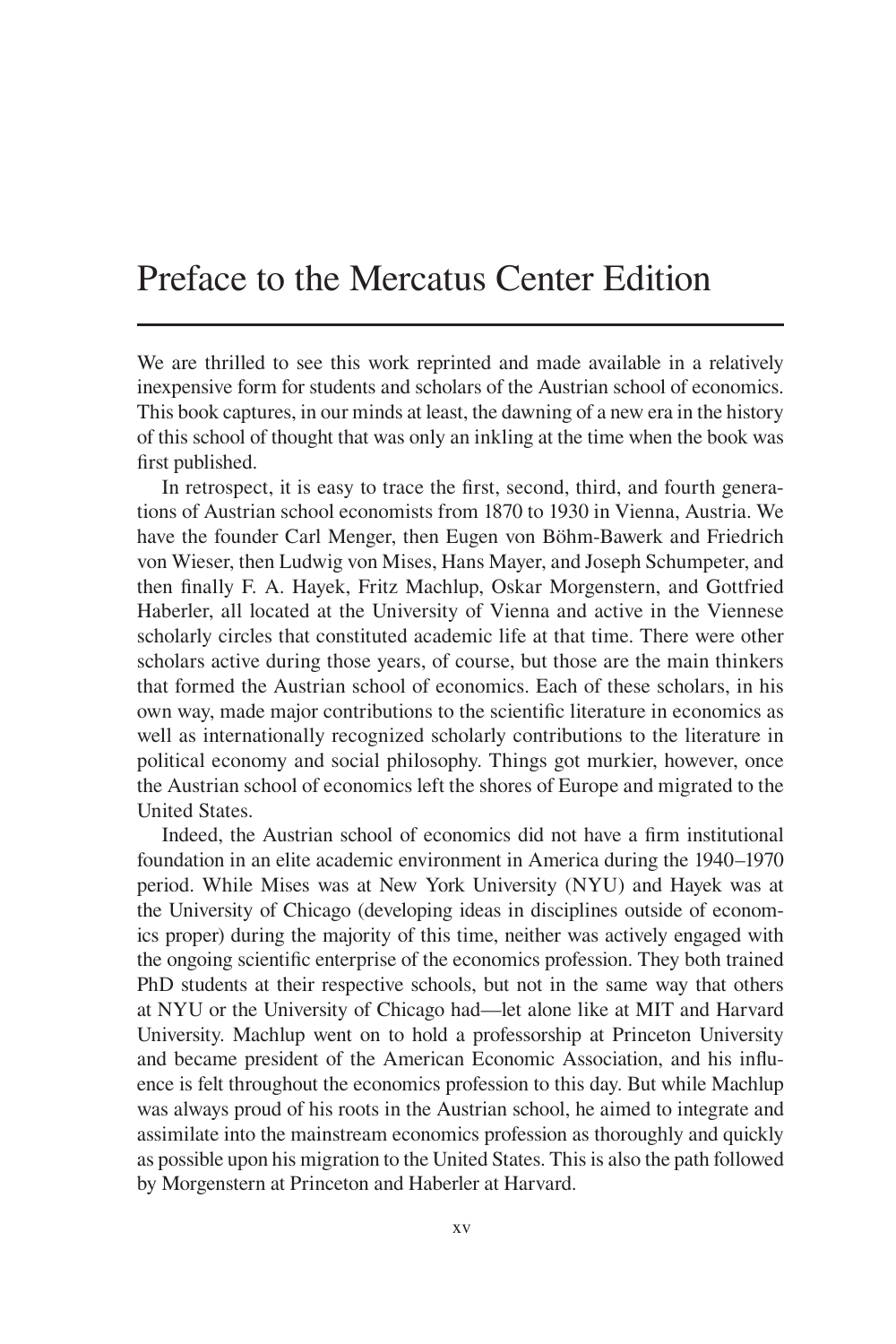Three names emerged, however, in the 1950s in the United States to form a new generation of Austrian economists: Murray Rothbard, Hans Sennholz, and Israel Kirzner. While Rothbard made original contributions to the science of economics, his main influence was in the fields of political economy and social philosophy. He also became the main intellectual leader and movement agitator for the then fledgling American libertarian movement, a role that often meant his career as a scholar and teacher took a back seat to his political and movement-building activities. Sennholz wrote on monetary economics yet did not write for his scientific peers. He wrote instead for the general public (both young and old) in the form of financial journalism and essays of persuasion. His primary impact, however, was teaching, having taught undergraduate students at a small liberal arts college in rural Pennsylvania—Grove City College—for 30 years. Of the three, only Kirzner wrote for his scientific and scholarly peers and was in a position to train a new generation of PhD students in economics at NYU. But even in Kirzner's case, his efforts were focused more on writing books and monographs rather than journal articles, and the economics profession had decidedly become a culture of journal publications, rather than of books, by the 1960s. Kirzner was out of step with the dominant trends in the economics profession, not just intellectually but in his sociological approach to scholarly practice.

While these individuals were decidedly the next generation of Austrian school economists, their impact was not, at least not at first, in advancing scientific economics research in the mediums and methods used by the discipline at the time. Thus, the research program of the Austrian school of economics as developed by Mises and Hayek in the 1930s and 1940s essentially stalled owing to the small number of curious and eager young minds attracted to the school in a scientific and scholarly sense and a lack of an intellectual infrastructure and community to train and forge a new generation of economists. Progress in science and scholarship require a constant inflow of fresh new ideas from talented and curious entrants into the field who are willing to challenge established ideas, take old ideas in new directions, or overturn old ideas completely. Stasis in science and scholarship means stagnation and the eventual death of certain ideas, whether about methodology, method, or practical application. The Austrian school of economics in America was staring at this stark reality by the 1960s.

This situation would radically change, however, in the late 1960s and early 1970s. Many eager young minds were attracted to the political economy and social philosophy writings of Rothbard as the horrors of the Vietnam War grew in the consciousnesses of college students. Further, the failures of the Great Society programs of President Lyndon Johnson were on full display in the turmoil in American cities, and an economic malaise spread throughout the United States economy, reinforcing many of the lessons found in Rothbard's work. A feisty, gifted, and entertaining writer, Rothbard capitalized on the moment and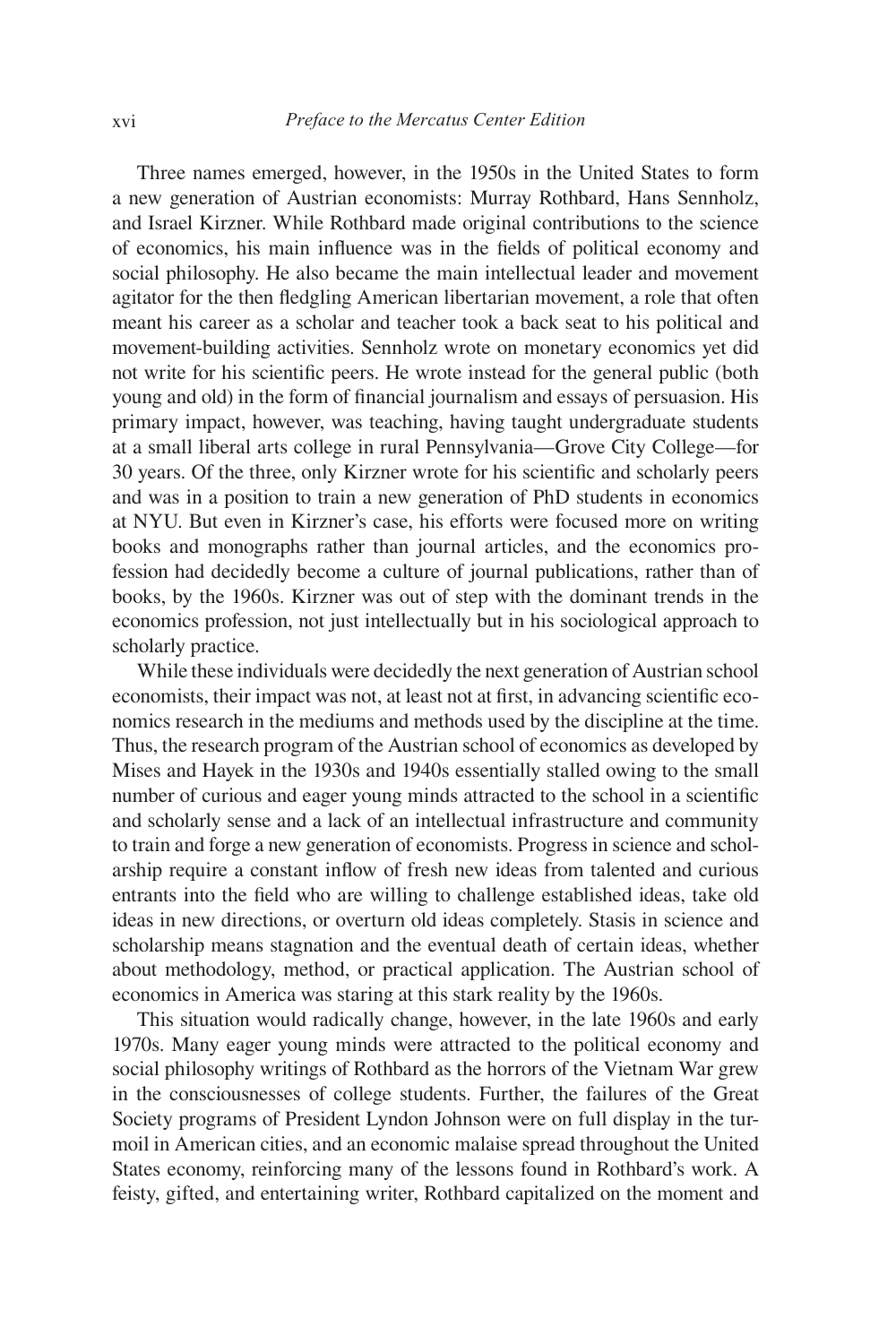published the book *For a New Liberty: A Libertarian Manifesto*, which would go on to attract a new generation of thinkers to economics. Once students were attracted to the ideas of libertarianism, they could delve deeper into the economic arguments in Rothbard's comprehensive treatise, *Man, Economy, and State*. Rothbard's book demonstrated a comprehensive knowledge of economic developments and policy implications of the 20th century and reflected an acute and perceptive economic mind.

Students who were inspired by the work of Rothbard and the teachings of Sennholz at Grove City College went on to pursue their doctoral studies with Kirzner, who built a new Austrian economics program at NYU. Three positive shocks helped firmly establish the PhD program at NYU in the early 1970s. First, 1971 marked the 100th anniversary of the marginal revolution and a renewed interest in the work of Carl Menger among historians of economics. Second, Kirzner, Rothbard, and the Institute for Humane Studies initiated a series of summer seminars in 1974 for graduate students interested in studying the contributions of the Austrian school of economics. Third, F. A. Hayek was awarded the Nobel Prize in economics in 1974. From there, Kirzner was able to bring Ludwig Lachmann to visit NYU, establish a postdoctoral program and graduate student fellowships, and fill additional faculty positions in the department of economics. At the same time, NYU became a top 10 economics department. This resulted in a stream of graduate students, postdocs, and young professors at NYU during the 1970s and 1980s.

Two NYU graduate students—Richard Fink and Don Lavoie—eventually moved to George Mason University (GMU), where they established a PhD program and the Center for the Study of Market Processes (now known as the Mercatus Center) in the 1980s. Their colleagues in the economics department included a group of elite and eclectic faculty: William Snavely (who was the original chair of the economics department, and who taught comparative economic systems and respected the work of Mises and Hayek), Walter Williams, James Bennett, Karen Vaughn (who later become department chair), as well as James Buchanan and Gordon Tullock (when the Center for the Study of Public Choice moved to GMU from Virginia Tech), Viktor Vanberg, and Kenneth Boulding. This vibrant intellectual institution and community began—and continues—to attract talented students interested in the Austrian school of economics, ushering in new generations of scholars of this tradition. Indeed, the Austrian school of economics no longer faces a stark reality of stagnating ideas, but instead is a thriving research program with new developments in history of thought, theory, methodology, and applied analysis.

It is in this context that the essays in this volume were written. The essays in this volume were first published in the Center for the Study of Market Processes newsletter, *Market Process*, or as working papers, and then published in this volume in 1994; all are critical for understanding the development of the Austrian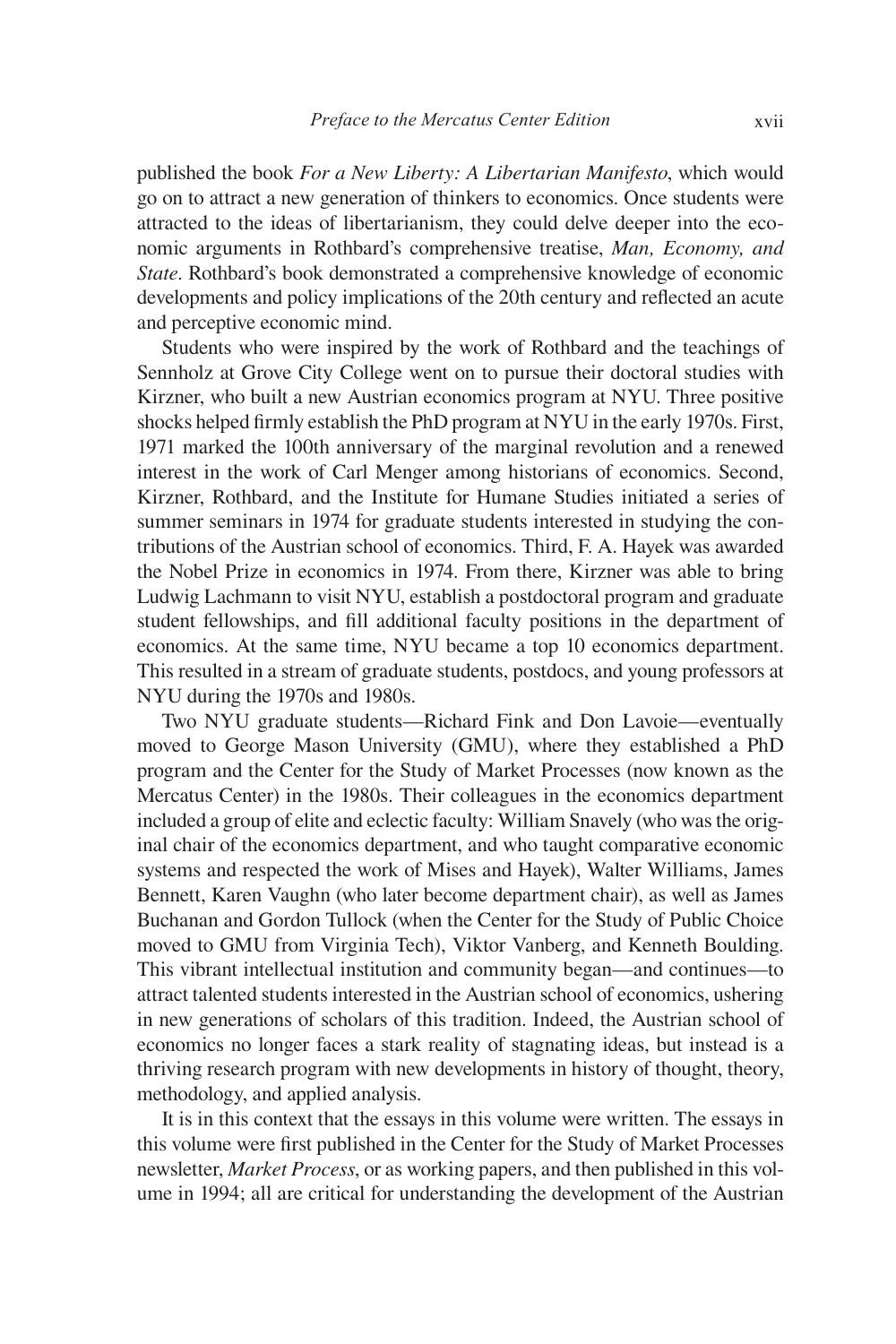school of economics in the post-1980 era as well as assessing the school's continuing evolutionary potential. First, the essays in this volume explore the main scientific controversies discussed during that period and provide a new synthesis for establishing a progressive research program in economics and the social sciences more generally. Second, the volume introduces readers to the early writings of scholars who have since become leaders in the contemporary Austrian school of economics. And third, the volume reflects a wide range of topics that are still relevant for the development of the science of economics and the art of political economy to this day. Our teacher Kenneth Boulding used to like to stress his concept of the "extended present"—the past speaks to us today because the evolutionary potential of these writings is still unfulfilled. If this volume can stimulate readers to pursue, as Lavoie puts it in his chapter on "A Political Philosophy for the Market Process," the "as-yet unachieved future possibility" in science, scholarship, and social philosophy, we will have done our job as teacher and scholars. Onward and upward to the continued advancement of the Austrian school of economics!

Peter J. Boettke

University Professor of Economics and Philosophy, George Mason University Director, F. A. Hayek Program for Advanced Study in Philosophy, Politics, and Economics, Mercatus Center at George Mason University Fairfax, Virginia

David L. Prychitko Professor of Economics, Northern Michigan University Marquette, Michigan

May 2018

#### **NOTES**

- 1. Erwin Dekker, *The Viennese Students of Civilization: The Meaning and Context of Austrian Economics Reconsidered* (Cambridge: Cambridge University Press, 2016).
- 2. To date, Karen I. Vaughn's *Austrian Economics in America: The Migration of a Tradition* (New York: Cambridge University Press, 1994) remains the most accessible history of this time period.
- 3. It is noteworthy to point out that both Rothbard and Kirzner had journal publications in the top outlets of the profession early in their career, with Rothbard publishing pieces in the *American Economic Review* and *Quarterly Journal of Economics*, and Kirzner in the *Journal of Political Economy*, they also published in regional professional journals such as the *Southern Economic Journal*, and their main scholarly efforts were directed at scholarly monographs and books. Sennholz, on the other hand, never focused on journal publications, but instead on popular publications in magazines and newspapers, and published books that sought to communicate the lessons of economics to the general public.